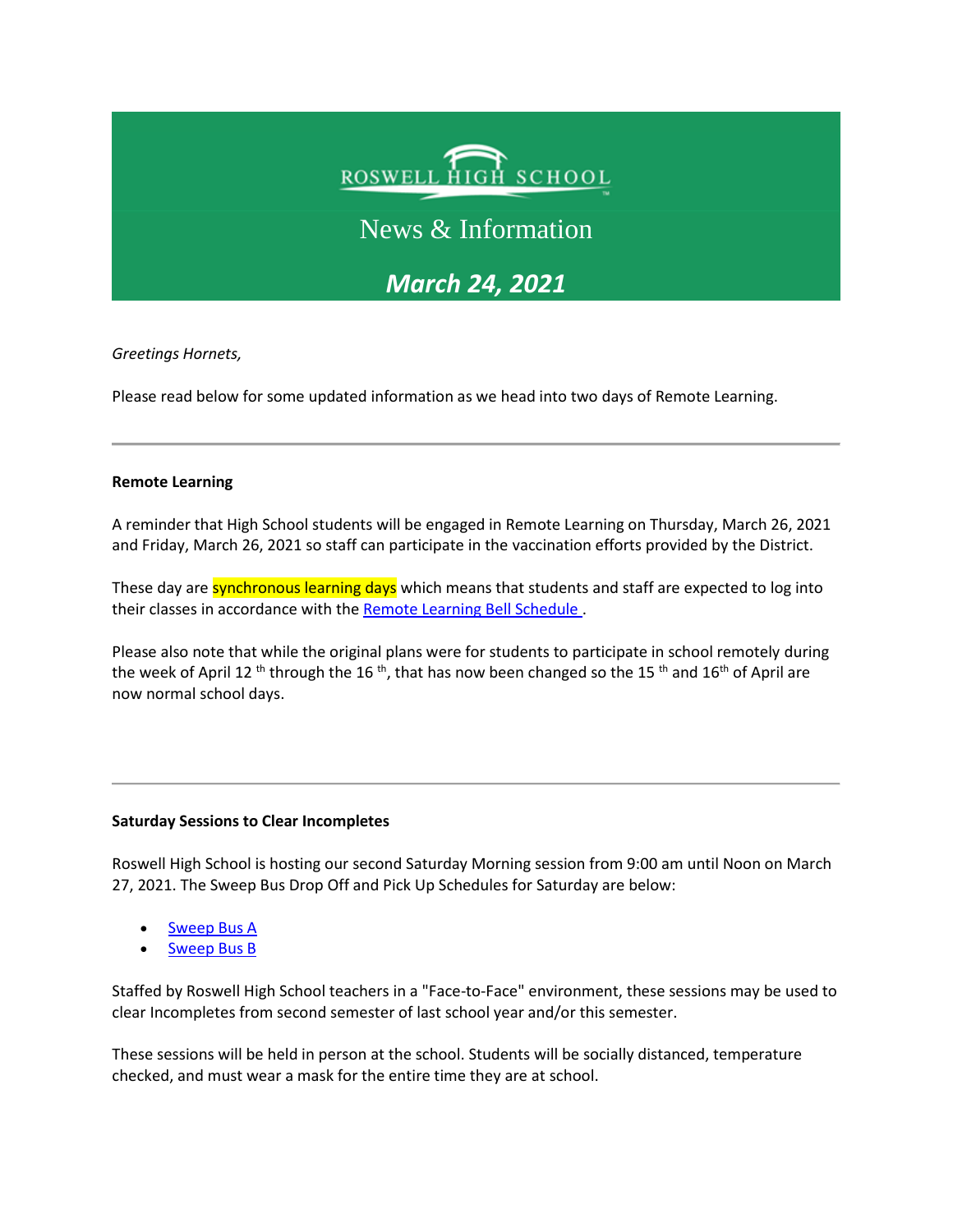Due to contact tracing and student safety, students *must* sign up to attend. Please click [HERE t](https://forms.office.com/Pages/ResponsePage.aspx?id=mLHcDGmBcEu6n9p-O6cAwify9XSUym1Hi9A9FhPxy3VURVRLN05SNkRMWjdUMTZLQTJUR0o2QkkyRy4u)o sign up.

Contact Roswell teacher Amanda Katz ( [katza1@fultonschools.org \)](mailto:katza1@fultonschools.org) with any questions.

The expectation is that students come to these sessions knowing the assignments they need to complete. Students are strongly encouraged to contact their teachers for the classes for which they have *Incompletes.* 

**Teacher Appreciation Week** 



Thank you to our PTSA for celebrating our teachers during this week! We are so appreciative of the support we get from our school community. Thank you!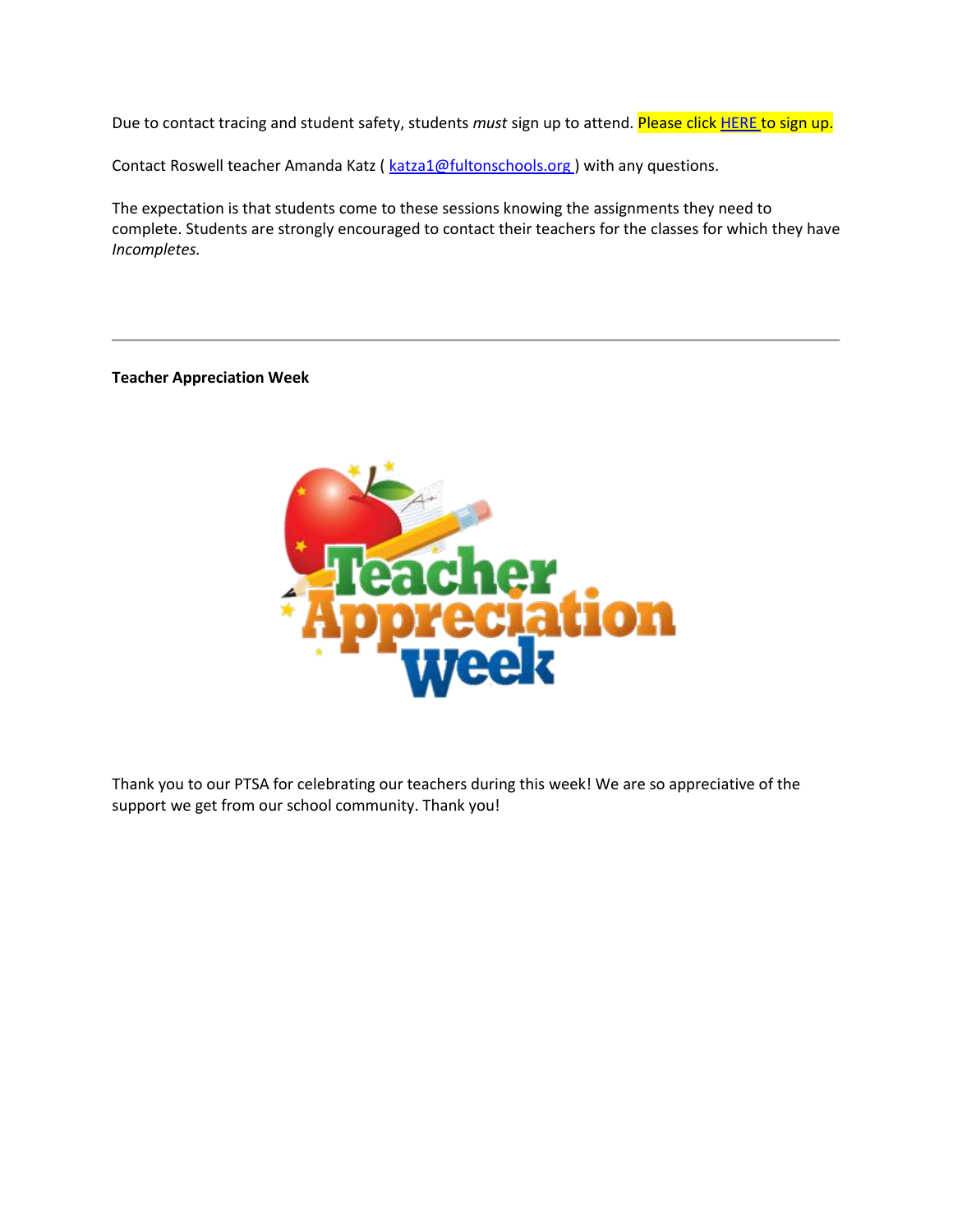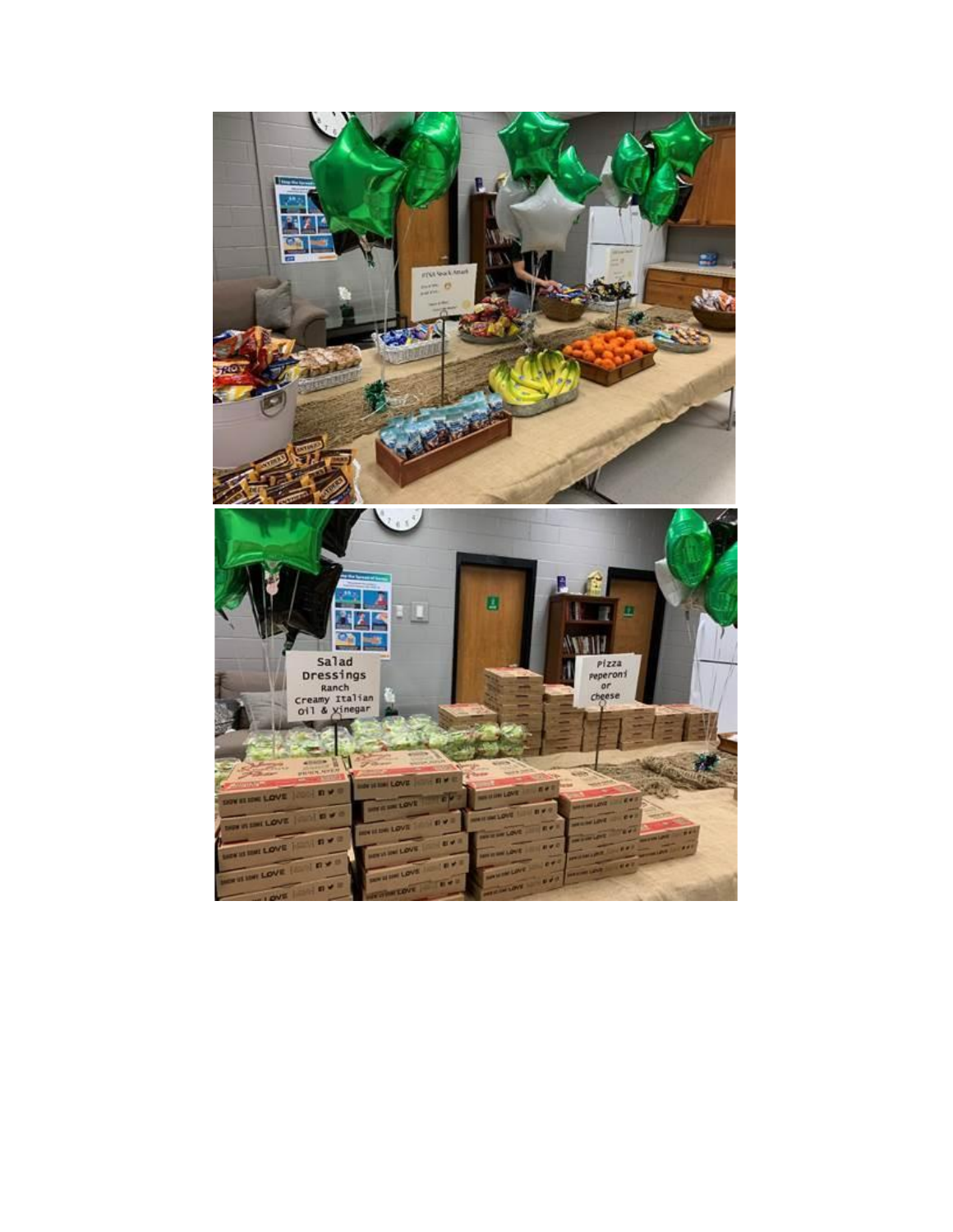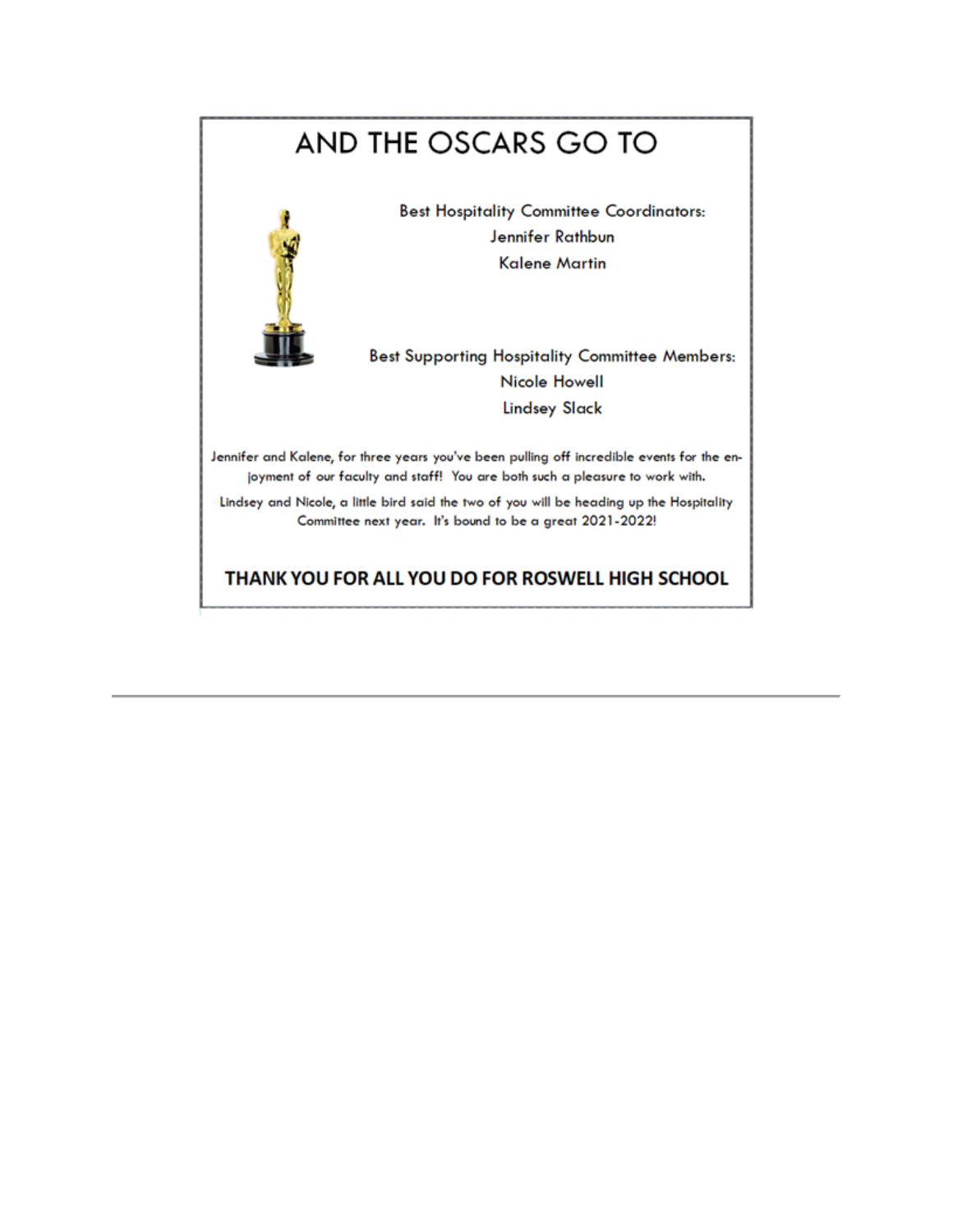

## A Night Under The Stars

**TENTATIVE PLAN** - Where: On campus (Outside of the Auditorium) - When: Saturday, May 1st 8-11pm - Tickets: \$25 per person PRE-ORDER ONLY through OSP 3/18 through 4/16 - Allotted Times/"Shifts": Times TBD "Shift" Sign-Up forms will be sent out after ticket sales Masks are Required - RHS SENIORS ONLY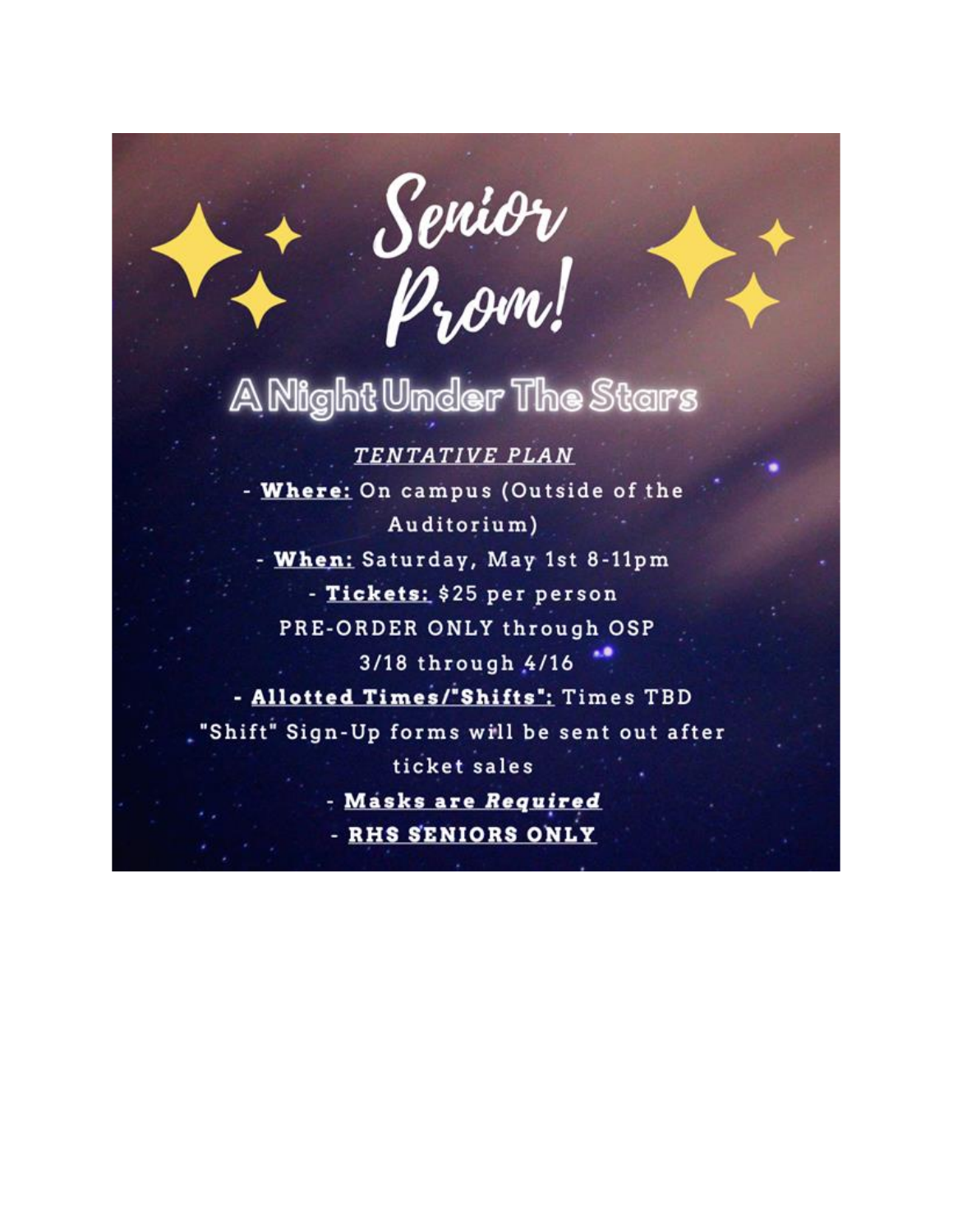

*Go Hornets*

### *Robert*

Robert Shaw, Ed.D.